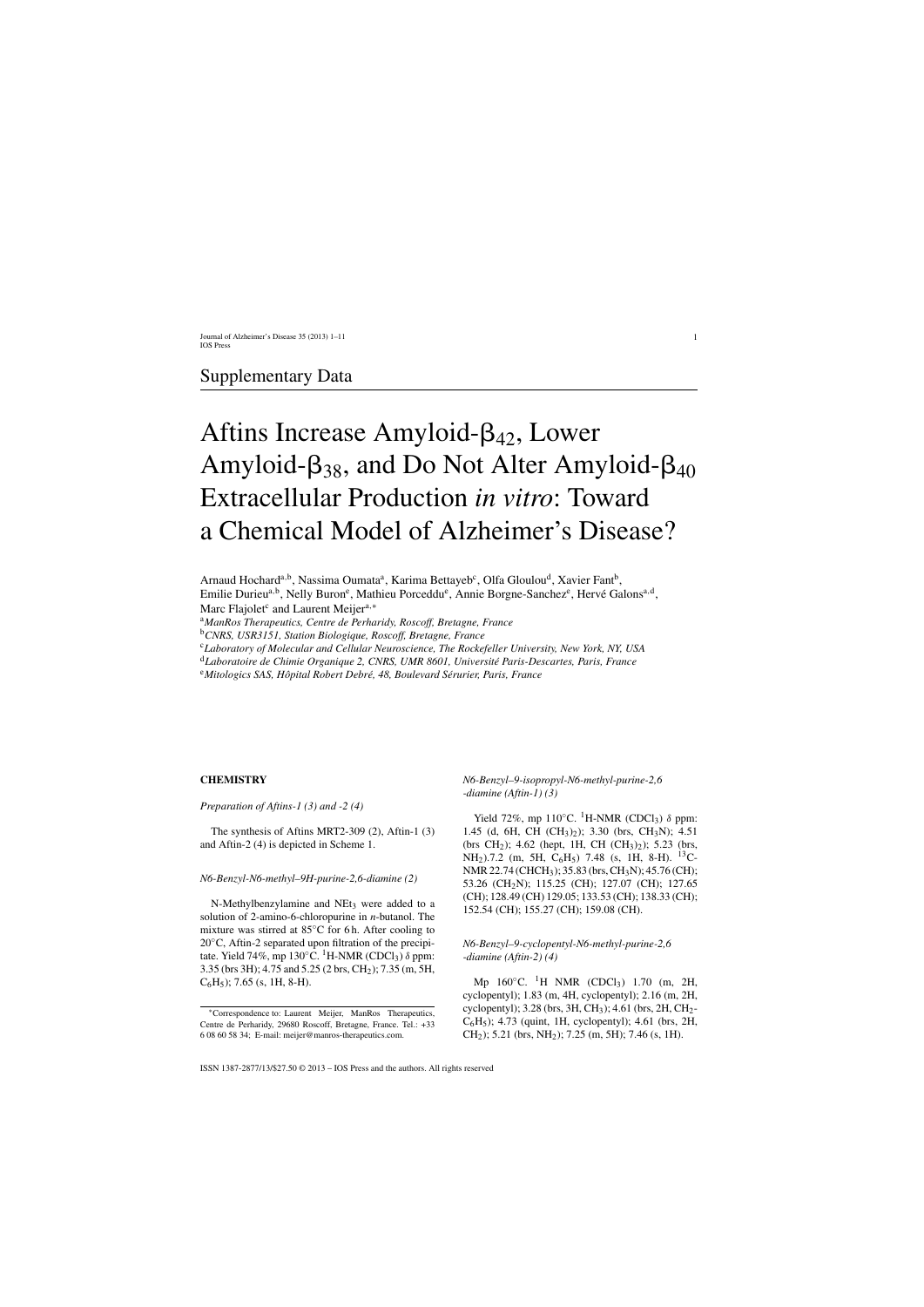

Scheme 1. Reagents and conditions. a) N-methylbenzylamine, N (Et)<sub>3</sub>, in n-butanol, 85℃; b) *iso*-propylbromide, K<sub>2</sub>CO<sub>3</sub>, DMSO 16–18℃; c) 2-bromocyclopentane, K<sub>2</sub>CO<sub>3</sub>, DMSO 16−18<sup>°</sup>C.



Scheme 2. Reagents and conditions. a) NaH, benzylic alcohol; b) (R)-2-aminobutanol, 140◦C.

## *Preparation of Aftin-3 (5)*

The synthesis of Aftin-3 (5) is presented in Scheme 2. Compound 5a was prepared as described [1].

### *6-Benzyloxy-2-chloro-9-isopropyl-purine (5b)*

THF (20 mL) was slowly added under nitrogen to NaH 60% (1.70 g; 54.6 mmol) dispersion in mineral oil cooled by an external bath. Benzyl alcohol (2 mL, 18.5 mmol) in THF (10 mL) was added dropwise at 0◦C. After 15 min stirring at the same temperature, 2, 6-dichloro-9-*iso*-propylpurine, 5a (3.64 g, 15.8 mmol) in 20 mL THF was slowly added. After 12 h stirring 20 $°C$ , the mixture was cooled at 0 $°C$  and 100 mL

2M NH4Cl solution was slowly added. The mixture was extracted by AcOEt  $(3 \times 20 \text{ mL})$  and the organic layer was washed with water  $(2\times20 \text{ mL})$ . After drying (Na2SO4) 5b crystallized upon concentration of the solution. <sup>1</sup>H-NMR (CDCl<sub>3</sub>)  $\delta$  ppm: 1.63 (d, 6H, *J* = 7.2 Hz), 4.85 (hept, 1H, *J* = 7.2 Hz), 5.60 (s, 2H), 7.32–7.41 (m, 3H), 7.52 (d, 2H, *J* = 6.8 Hz), 8.82 (s, 1H, 8-H).

## *(2R)-2-[(6-Benzyloxy-9-isopropyl-purin-2-yl) amino]butan-1-ol (Aftin-3) (5)*

A mixture of 5b (1.45 g, 4.7 mmol) and (R)-2-aminobutanol (3.58 mL, 0.4 mmol) was heated 6 h at  $140°C$ . After cooling, the mixture was extracted with  $CH<sub>2</sub>Cl<sub>2</sub>$  washed with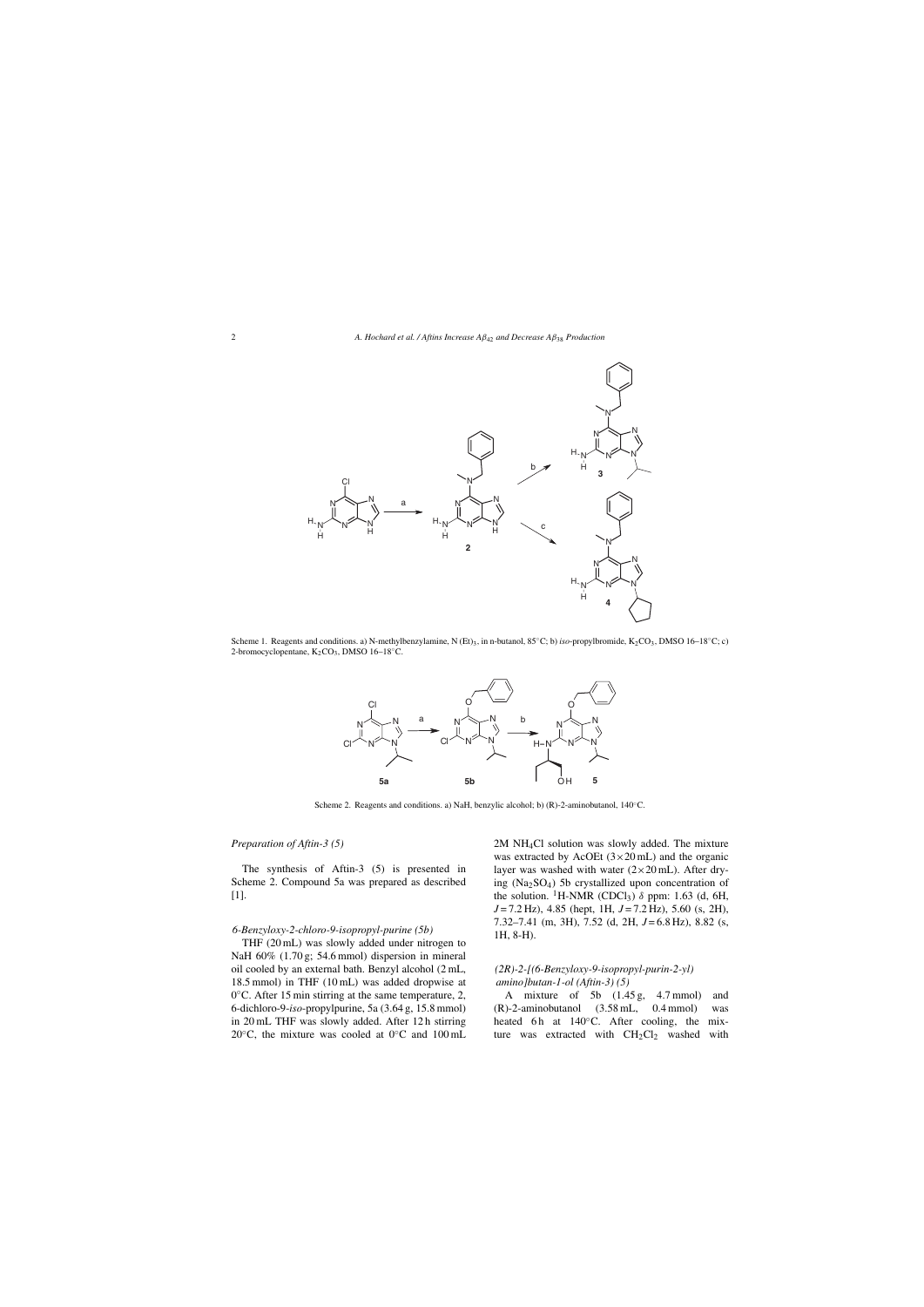

Scheme 3. Reagents and conditions. a) N-methylbenzylamine, N (Et)3, in n-butanol, 85◦C; b) *iso-*propylbromide, K2CO3, DMSO 16–18◦C; c) (R)-2-aminobutanol,  $160^{\circ}$ C.



Scheme 4. Reagents and conditions. a) N-methylaniline, N (Et)<sub>3</sub>, in n-butanol, 95℃; b) isopropylbromide, K<sub>2</sub>CO<sub>3</sub>, DMSO 16-18℃; c)  $(R)$ -2-aminobutanol, 160 $°C$ .

water  $(2 \times 20 \text{ mL})$ . Derivative 5 crystallized upon trituration with AcOEt. <sup>1</sup>H- NMR (CDCl<sub>3</sub>)  $\delta$  ppm: 0.99 (t, 3 H, *J* = 7.2 Hz), 1.53–1.61 (m, 1 H), 1.63 (d, 6 H, *J* = 7.2 Hz), 1.74–1.80 (m, 1 H), 3.59–3.69 (m, 2 H), 4.00–4.08 (m, 1 H), 4.85 (septet, 1H, *J* = 7.2 Hz), 5.60 (s, 2 H), 7.32–7.41 (m, 3 H), 7.52 (d, 2 H, *J* = 6.8 Hz), 8.82 (s, 1 H).

## *Preparation of Aftin-4 (6)*

The preparation of Aftin-4 (6) is depicted in Scheme 3.

The amination of position 6 was first performed upon heating 2,6-dichloropurine with Nmethylbenzylamine in *n*-BuOH. Alkylation of 6a was achieved using an alkylhalide in a dipolar aprotic solvent such as DMSO. In the last step, the amination was achieved upon heating the chloro derivatives 6b with an amine (Scheme 3).

## *N-Benzyl-2-chloro-N-methyl-9H-purin-6 amine (6a)*

N-Methylbenzylamine (10.5 mL, 79.36 mmol) and triethylamine (29 mL, 211.63 mmol) were added to a solution of 2,6-dichloropurine (10.0 g, 52.91 mmol) in n-butanol (80 mL). The mixture was heated at 100◦C for 3 h. The reaction was cooled to  $40°C$ , and the

precipitate was filtered at this temperature, washed with 10 mL cold (15 $\degree$ C) H<sub>2</sub>O, and dried overnight in vacuo.

## *N-Benzyl-2-chloro-9-isopropyl-N-methyl-purin-6 amine (6b)*

2-Bromopropane (25.77 mL, 275.37 mmol) was added to a solution of  $1(10.76 \text{ g}, 39.34 \text{ mol})$  and  $K_2CO_3$  (21.74 g, 157.35 mmol) in 80 mL DMSO. After 12 h stirring, the mixture was diluted with  $200 \text{ mL H}_2\text{O}$ and extracted with AcOEt  $(3 \times 20 \text{ mL})$ . After concentration the remaining solid was triturated with 5 mL AcOEt filtered and dried overnight in vacuo. Yield 65%, mp 103–106 $°C$ . <sup>1</sup>H-NMR (DMSOd6)  $\delta$  ppm: 1.47 (d, 6H, (CH3)2CH); 3.12 and 3.60 (2 brs, 3H, CH<sub>3</sub>N); 4.75 (hept, 1H,  $J = Hz$ ) 4.90 and 5.50 (2 brs, 2 H, CH<sub>2</sub>C<sub>6</sub>H<sub>5</sub>); 75 (s, 1 H, 8-H). <sup>13</sup>C-NMR  $\delta$  ppm: 22.7, 46.62, 119.07, 127.46, 128.64; 136.12; 137.31; 153.65.

## *(2R)-2-[Amino-[6-(benzyl(methyl)amino)-9 isopropyl-purin-2-yl]amino]butan-1-ol (Aftin-4) (6)*

A mixture of the chloro derivative 2 (12.0 g, 37.99 mmol) (R)-2-aminobutanol (28.47 mL, 304 mmol) was heated 4 h at 160<sup>°</sup>C. After cooling, the mixture was extracted with  $CH<sub>2</sub>Cl<sub>2</sub>$  washed with water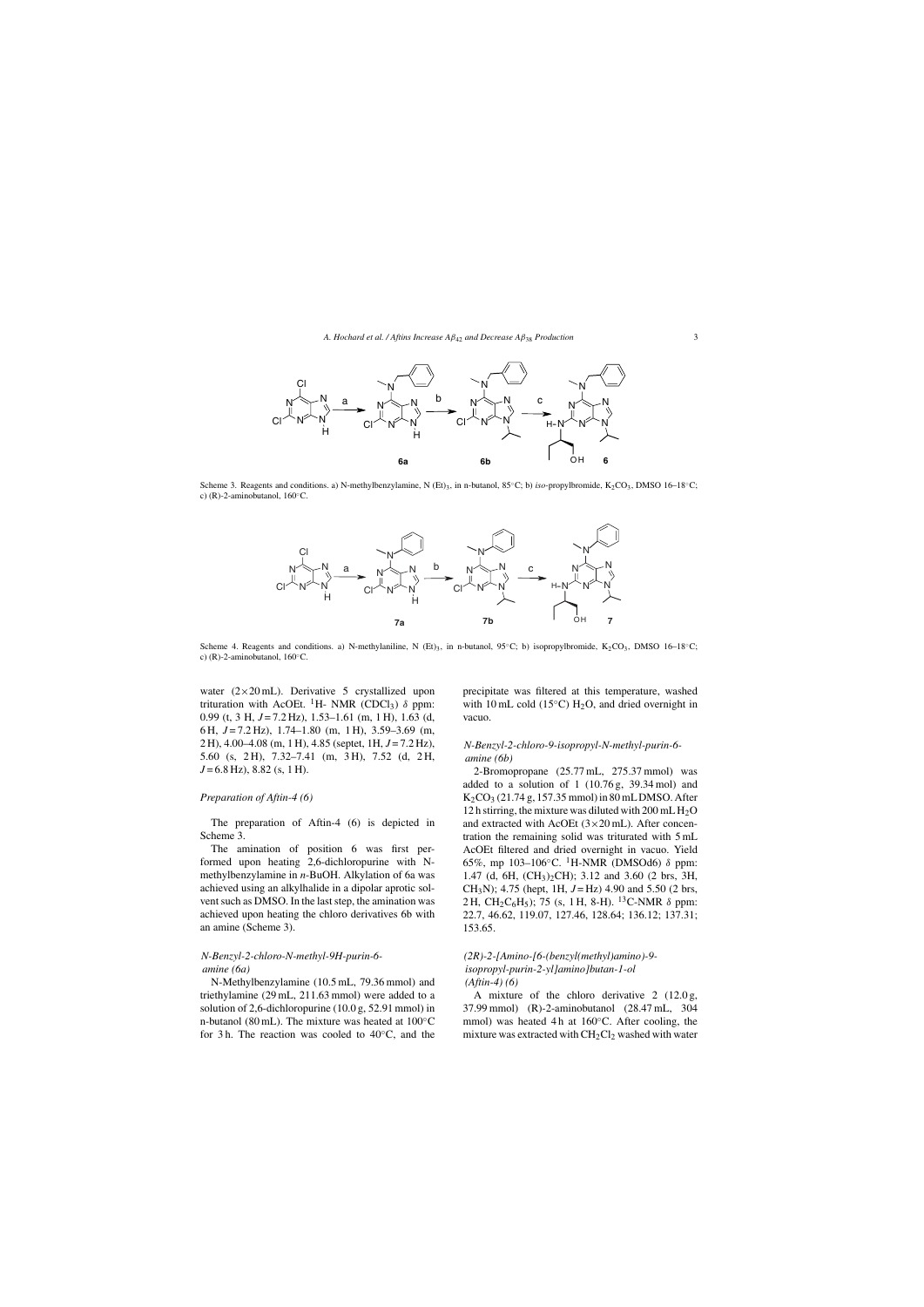

Scheme 5. Reagents and conditions. a) BrEt,  $K_2CO_3$ , DMF, 20 $°C$ ; b) Fe, HCl, NH<sub>4</sub>Cl, EtOH; c) 1. C<sub>6</sub>H<sub>5</sub>CONCO, 2. NaOH 80 $°C$ ; d)  $K_2CO_3$ , DMSO,  $85^{\circ}$ C; e) Br<sub>2,</sub> HBr, CH<sub>3</sub>COOH; f) DMF 75 $^{\circ}$ C.

 $(2\times20$  mL). Derivative 3 was crystallized upon trituration with AcOEt, followed by recrystallisation from 2-propanol. Yield,  $65\%$ , mp  $114-117\degree$ C. <sup>1</sup>H-NMR (DMSO<sub>d6</sub>) δ ppm:1.01 (t, 3H, CH<sub>3</sub>CH<sub>2</sub>); 1.49 (d, 6 H, (CH3)2CH); 1.51 (m, 2 H, CH2CH3); 3.26 (brs, 3 H,  $CH<sub>3</sub>N$ ) 3.77 and 3.81 (2 m, 2 H, CH<sub>2</sub>O); 3.78 (m 1H, CHO); 4.55 (m, hept, 1 H), 4.70 (d, 1 H, NH); 5;21 (brs,  $CH_2C_6H_5$ ; 7.28 (m, 5 H,  $C_6H_5$ ); 7.45 (s, 1 H, 8-H). 13C-NMR δ ppm: 10.97; 22.52; 22, 56; 25.08; 46.16; 53.38 56.33; 68.76; 115.11; 127.12; 127.58; 128.52; 133.36; 138.19; 151.84, 155.08; 159.44.

## *Preparation of Aftin-5 (7)*

The preparation of Aftin-5 (7) is depicted in Scheme 4. Briefly the amination of 2, 6-dichloropurine was first performed upon heating with N-methylaniline and NEt<sub>3</sub> in *n*BuOH. Alkylation was then performed followed by amination at the 2 position. This last step was achieved upon heating until completion with an 8 fold excess of  $(R)$ -2-aminobutanol at 160 $°C$ .

## *(2R)-2-[[9-isopropyl-6-(N-methylanilino)purin-2-yl]amino]butan-1-ol (Aftin-5) (7)*

Yield 63%. <sup>1</sup>H-NMR (CDCl<sub>3</sub>)  $\delta$  ppm: 0.92 (t, 3 H, CH3); 1.45 (d, 6 H, (CH3)2CH); 1.49 (m, 2 H,  $CH<sub>2</sub>CH<sub>3</sub>$ ; 3.50 (m, 1 H, CHN); 3.69 (m, 2 H CH<sub>2</sub>-O);  $3.72$  (s, 3 H, CH<sub>3</sub>N); 4.54 (hept, 1 H, (CH<sub>3</sub>)<sub>2</sub>CH); 4.79 (brs, 2 H, NH<sub>2</sub>); 7.24 and 7.34 (2 m, 5 H, C<sub>6</sub>H<sub>4</sub>) 7.39  $(s, 1 H, 8-H)$ . <sup>13</sup>C-NMR: 10.94 (CH<sub>3</sub>); 22.48 and 22.54  $(2 \text{ CH}_3)$ ; 24.97 (CH<sub>2</sub>); 40.21 (CH); 46.13 (CH); 56.28 (CH); 68.37 (CH<sub>2</sub>); 115.3 (C); 126.43 (CH); 126.99 (CH); 129.04 (CH); 134.33 (CH) 14.28 (C); 154.13 (C); 155.14 (C); 159.04 (C).

## *Preparation of the 'Torrey Pines' compound (9)*

The synthesis of the 'Torrey Pines' compound 9 was achieved as depicted in Scheme 5.

## *N1, N1-diethyl-4-methyl-N3-[4-[4- (4-methylimidazol-1-yl)phenyl]thiazol-2 yl]benzene-1, 3-diamine (9)*

<sup>1</sup>H-NMR (CDCl<sub>3</sub>) δ ppm: 1.05 (t, 6 H, 2CH<sub>3</sub>CH<sub>2</sub>); 2.10 (s, 3 H, CH3); 2.18 (s, 3 H, CH3); 3.40 (m, 4 H, 2CH2); 6.45 (dd, *J* = 4 Hz, 2 Hz, 1 H); 6.98 (m, 2 H); 7.35 (d, 2 H, *J* = 7 Hz); 7.75 (s, 1 H, imidazol); 7.92  $(d, 2 H, J = 7 Hz).$  <sup>13</sup>C-NMR (DEPT135): 12.67 (CH<sub>3</sub>); 13.74 (CH<sub>3</sub>); 16.57 (CH<sub>3</sub>); 44.60 (CH<sub>2</sub>); 102.13 (CH); 104.00 (CH); 108.32 (CH); 114.48 (CH); 121.00 (CH); 127.37 (CH); 131.67 (CH); 134.51 (CH).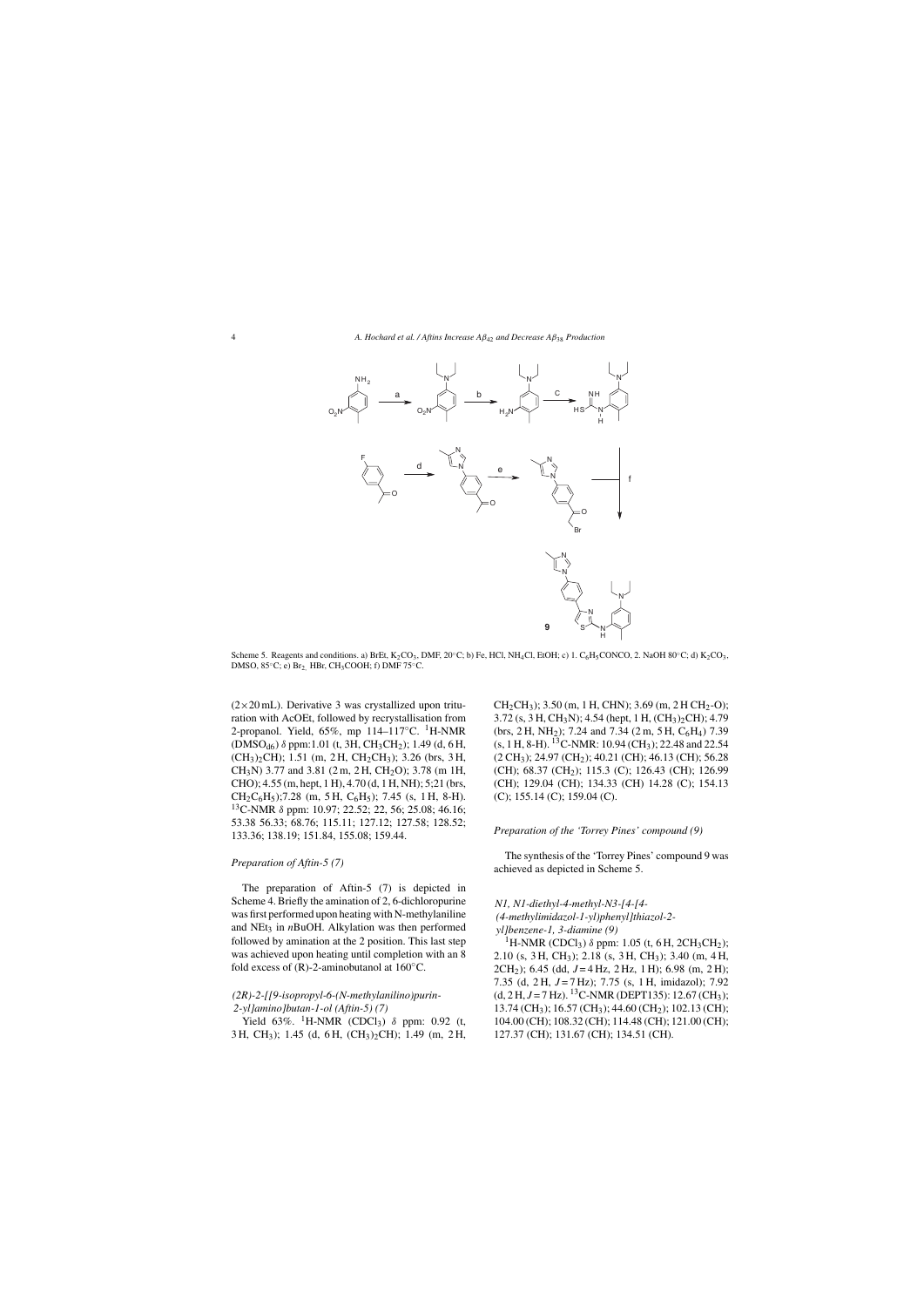## **SELECTIVITY STUDIES**

#### Supplementary Table 1

Discoverx KinomeScan Selectivity Panel (442 kinases). Enzymes were prepared and interactions assays were run in the presence of  $10 \mu M$  Aftin-5, as described in [2]. A semi-quantitative scoring of this primary screen was estimated. This score relates to a probability of a hit rather than strict affinity. Scores >10, between  $1-10$  and <1 indicate the probability of a being a false positive is  $\langle 20\%, 10\%,$  $<$  5%, respectively

| <b>KINASE</b>                  | <b>SCORE</b> | CAMK4              |  |
|--------------------------------|--------------|--------------------|--|
| AAK1                           | 98           | CAMKK1             |  |
| ABL1 (E255K)-phosphorylated    | 89           | CAMKK2             |  |
| ABL1 (F317I)-nonphosphorylated | 72           | CASK               |  |
| ABL1 (F317I)-phosphorylated    | 100          | CDC <sub>2L1</sub> |  |
|                                | 100          | CDC2L2             |  |
| ABL1 (F317L)-nonphosphorylated |              | CDC <sub>2L5</sub> |  |
| ABL1 (F317L)-phosphorylated    | 74           | CDK11              |  |
| ABL1 (H396P)-nonphosphorylated | 100          | CDK <sub>2</sub>   |  |
| ABL1 (H396P)-phosphorylated    | 70           | CDK3               |  |
| ABL1 (M351T)-phosphorylated    | 50           | CDK4-cyclinD1      |  |
| ABL1 (Q252H)-nonphosphorylated | 100          | CDK4-cyclinD3      |  |
| ABL1 (Q252H)-phosphorylated    | 96           | CDK5               |  |
| ABL1 (T315I)-nonphosphorylated | 100          | CDK7               |  |
| ABL1 (T315I)-phosphorylated    | 52           | CDK8               |  |
| ABL1 (Y253F)-phosphorylated    | 66           | CDK <sub>9</sub>   |  |
| ABL1-nonphosphorylated         | 87           | CDKL1              |  |
| ABL1-phosphorylated            | 91           | CDKL <sub>2</sub>  |  |
| ABL <sub>2</sub>               | 100          | CDKL3              |  |
| ACVR1                          | 100          | CDKL5              |  |
| <b>ACVR1B</b>                  | 100          | CHEK1              |  |
| ACVR <sub>2</sub> A            | 100          | CHEK2              |  |
| ACVR2B                         | 100          | <b>CIT</b>         |  |
| <b>ACVRL1</b>                  | 100          | CLK1               |  |
| ADCK3                          | 100          | CLK <sub>2</sub>   |  |
| ADCK4                          | 63           | CLK3               |  |
| AKT1                           | 92           | CLK4               |  |
| AKT <sub>2</sub>               | 100          | CSF1R              |  |
| AKT3                           | 91           | CSK                |  |
| <b>ALK</b>                     | 94           | CSNK1A1            |  |
| AMPK-alpha1                    | 100          |                    |  |
| AMPK-alpha2                    | 91           | CSNK1A1L           |  |
| ANKK1                          | 87           | CSNK1D             |  |
| ARK5                           | 100          | <b>CSNK1E</b>      |  |
| ASK1                           | 83           | CSNK1G1            |  |
| ASK <sub>2</sub>               | 93           | CSNK1G2            |  |
| <b>AURKA</b>                   | 84           | CSNK1G3            |  |
| <b>AURKB</b>                   | 89           | CSNK2A1            |  |
| <b>AURKC</b>                   | 100          | CSNK2A2            |  |
| AXL                            | 86           | <b>CTK</b>         |  |
| <b>BIKE</b>                    | 100          | DAPK1              |  |
| <b>BLK</b>                     | 80           | DAPK2              |  |
| BMPR1A                         | 72           | DAPK3              |  |
| BMPR1B                         | 70           | DCAMKL1            |  |
| BMPR <sub>2</sub>              | 86           | DCAMKL2            |  |
|                                | 93           | DCAMKL3            |  |
| BMX                            |              | DDR <sub>1</sub>   |  |
| <b>BRAF</b>                    | 100          | DDR <sub>2</sub>   |  |
| BRAF (V600E)                   | 100          | <b>DLK</b>         |  |
| BRK                            | 98           | <b>DMPK</b>        |  |
| BRSK1                          | 66           | DMPK2              |  |
| BRSK <sub>2</sub>              | 86           | DRAK1              |  |
| <b>BTK</b>                     | 100          | DRAK2              |  |
| CAMK1                          | 100          | DYRK1A             |  |
|                                |              | DYRK1B             |  |

| Supplementary Table 1<br>(Continued) |              |  |  |
|--------------------------------------|--------------|--|--|
| <b>KINASE</b>                        | <b>SCORE</b> |  |  |
| CAMK <sub>1</sub> D                  | 86           |  |  |
| CAMK1G                               | 100          |  |  |
| CAMK2A                               | 94           |  |  |
| CAMK2B                               | 100          |  |  |
| $C$ A MIZOD                          | 100          |  |  |

| <b>UTLAND</b>      | ncoin |
|--------------------|-------|
| CAMK1D             | 86    |
| CAMK1G             | 100   |
| CAMK2A             | 94    |
| CAMK2B             | 100   |
| CAMK2D             | 100   |
| CAMK2G             | 100   |
| CAMK4              | 100   |
| CAMKK1             | 100   |
| CAMKK2             | 100   |
| CASK               | 100   |
| CDC2L1             | 67    |
| CDC2L2             | 65    |
| CDC <sub>2L5</sub> | 62    |
| CDK11              | 77    |
| CDK <sub>2</sub>   | 80    |
|                    |       |
| CDK3               | 99    |
| CDK4-cyclinD1      | 58    |
| CDK4-cyclinD3      | 100   |
| CDK5               | 96    |
| CDK7               | 66    |
| CDK8               | 89    |
| CDK9               | 100   |
| CDKL1              | 100   |
| CDKL <sub>2</sub>  | 100   |
| CDKL3              | 100   |
| CDKL5              | 75    |
| CHEK1              | 100   |
| CHEK2              | 100   |
| CIT                | 65    |
| CLK1               | 98    |
| CLK <sub>2</sub>   | 100   |
| CLK3               | 100   |
| CLK4               | 100   |
| CSF1R              | 97    |
| CSK                | 100   |
| CSNK1A1            | 95    |
| CSNK1A1L           | 100   |
| CSNK1D             | 66    |
| <b>CSNK1E</b>      | 96    |
| CSNK1G1            | 96    |
| CSNK1G2            | 92    |
| CSNK1G3            | 93    |
| CSNK2A1            | 76    |
| CSNK2A2            | 100   |
| <b>CTK</b>         | 68    |
| DAPK1              | 95    |
| DAPK2              | 100   |
| DAPK3              | 82    |
| DCAMKL1            | 100   |
| DCAMKL2            |       |
|                    | 100   |
| DCAMKL3            | 100   |
| DDR <sub>1</sub>   | 100   |
| DDR <sub>2</sub>   | 88    |
| <b>DLK</b>         | 100   |
| <b>DMPK</b>        | 96    |
| DMPK2              | 97    |
| DRAK1              | 100   |
| DRAK2              | 100   |
| DYRK1A             | 73    |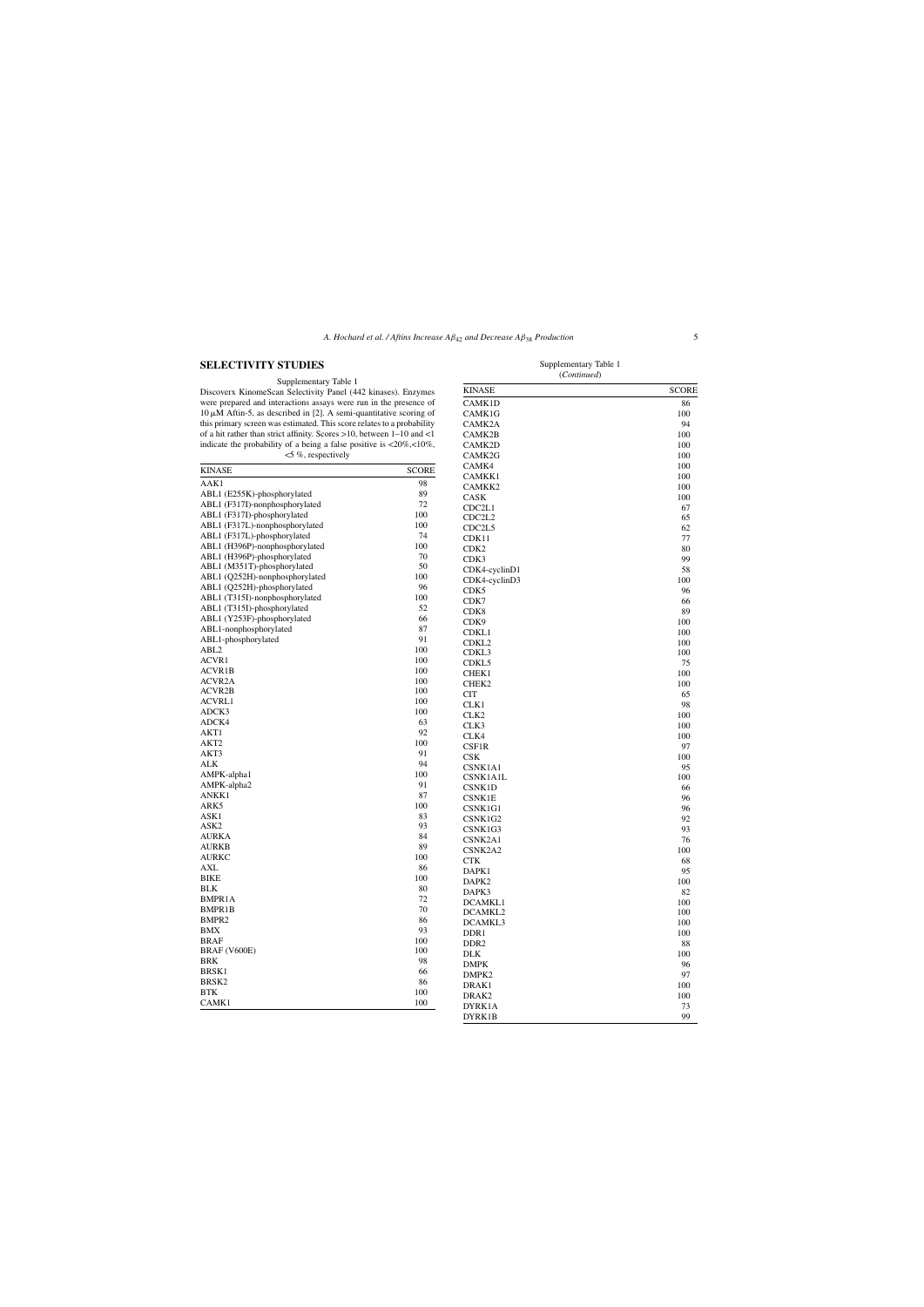| Supplementary Table 1<br>(Continued) |              | Supplementary Table 1<br>(Continued) |              |
|--------------------------------------|--------------|--------------------------------------|--------------|
| <b>KINASE</b>                        | <b>SCORE</b> | <b>KINASE</b>                        | <b>SCORE</b> |
| DYRK2                                | 79           | GRK4                                 | 98           |
| <b>EGFR</b>                          | 100          | GRK7                                 | 89           |
| EGFR (E746-A750del)                  | 95           | GSK3A                                | 91           |
| EGFR (G719C)                         | 94           | GSK3B                                | 72           |
| <b>EGFR (G719S)</b>                  | 94           | HCK                                  | 92           |
| EGFR (L747-E749del, A750P)           | 86           | HIPK1                                | 99           |
| EGFR (L747-S752del, P753S)           | 79           | HIPK2                                | 91           |
| EGFR (L747-T751del, Sins)            | 94           | HIPK3                                | 39           |
| <b>EGFR (L858R)</b>                  | 93           | HIPK4                                | 78           |
| EGFR (L858R, T790M)                  | 100          | HPK1                                 | 84           |
| <b>EGFR (L861Q)</b>                  | 75           | <b>HUNK</b>                          | 82           |
| EGFR (S752-I759del)                  | 79           | ICK                                  | 96           |
| <b>EGFR (T790M)</b>                  | 100          | IGF1R                                | 100          |
| EIF2AK1                              | 98           | IKK-alpha                            | 80           |
| EPHA1                                | 95           | IKK-beta                             | 100          |
| EPHA <sub>2</sub>                    | 90           | IKK-epsilon                          | 43           |
| EPHA3                                | 86           | <b>INSR</b>                          | 75           |
| EPHA4                                | 91           | <b>INSRR</b>                         | 95           |
| EPHA5                                | 100          | <b>IRAK1</b>                         | 59           |
| EPHA6                                | 100          | IRAK3                                | 60           |
| EPHA7                                | 100          | IRAK4                                | 54           |
| EPHA8                                | 90           | <b>ITK</b>                           | 100          |
| EPHB1                                | 100          | JAK1 (JH1domain-catalytic)           | 82           |
| EPHB <sub>2</sub>                    | 100          | JAK1 (JH2domain-pseudokinase)        | 99           |
| EPHB3                                | 100          | JAK2 (JH1domain-catalytic)           | 95           |
| EPHB4                                | 100          | JAK3 (JH1domain-catalytic)           | 100          |
| EPHB6                                | 65           | JNK1                                 | 92           |
| ERBB <sub>2</sub>                    | 92           | JNK <sub>2</sub>                     | 100          |
| ERBB3                                | 100          | JNK3                                 | 100          |
| ERBB4                                | 96           | KIT                                  | 88           |
| ERK1                                 | 100          | KIT(A829P)                           | 100          |
| ERK <sub>2</sub>                     | 100          | $KIT$ (D816H)                        | 75           |
| ERK3                                 | 94           | KIT(D816V)                           | 91           |
| ERK4                                 | 72           | KIT(L576P)                           | 79           |
| ERK5                                 | 98           | <b>KIT (V559D)</b>                   | 86           |
| ERK8                                 | 100          | KIT (V559D, T670I)                   | 100          |
| ERN1                                 | 97           | KIT (V559D, V654A)                   | 100          |
| FAK                                  | 91           | LATS1                                | 100          |
| <b>FER</b>                           | 100          | LATS <sub>2</sub>                    | 84           |
| <b>FES</b>                           | 100          | <b>LCK</b>                           | 100          |
| FGFR1                                | 100          | LIMK <sub>1</sub>                    | 100          |
| FGFR <sub>2</sub>                    | 98           | LIMK <sub>2</sub>                    | 100          |
| FGFR3                                | 81           | LKB1                                 | 100          |
| FGFR3 (G697C)                        | 84           | <b>LOK</b>                           | 91           |
| FGFR4                                | 100          | LRRK2                                | 100          |
| <b>FGR</b>                           | 100          | LRRK2 (G2019S)                       | 100          |
| FLT1                                 | 100          | LTK                                  | 100          |
| FLT3                                 | 59           | <b>LYN</b>                           | 100          |
| FLT3 (D835H)                         | 99           | LZK                                  | 100          |
| FLT3 (D835Y)                         | 98           | MAK                                  | 95           |
| FLT3 (ITD)                           | 86           | MAP3K1                               | 90           |
| FLT3 (K663Q)                         | 100          | MAP3K15                              | 100          |
| <b>FLT3 (N841I)</b>                  | 84           | MAP3K2                               | 99           |
| FLT3 (R834O)                         | 84           | MAP3K3                               | 100          |
| FLT4                                 | 100          | MAP3K4                               | 100          |
| <b>FRK</b>                           | 100          | MAP4K2                               | 90           |
| <b>FYN</b>                           | 100          | MAP4K3                               | 100          |
| GAK                                  | 100          | MAP4K4                               | 100          |
| GCN2 (Kin.Dom.2, S808G)              | 100          | MAP4K5                               | 100          |
| GRK1                                 | 81           | MAPKAPK2                             | 100          |

Supplementary Table 1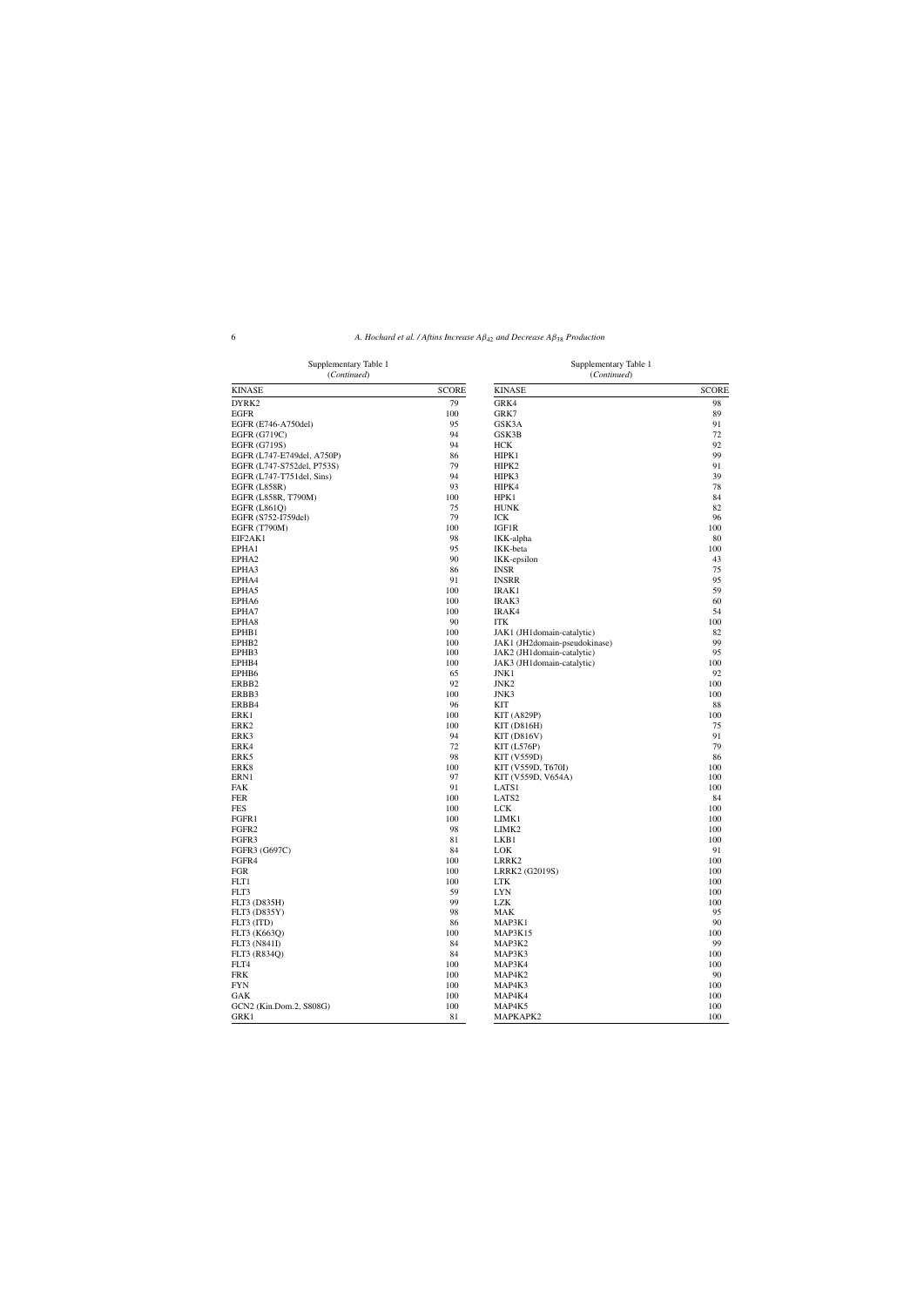Supplementary Table 1 (*Continued*)

Supplementary Table 1 (*Continued*)

| <b>KINASE</b>            | <b>SCORE</b> | <b>KINASE</b>           | <b>SCORE</b> |
|--------------------------|--------------|-------------------------|--------------|
| MAPKAPK5                 | 100          | PAK4                    | 90           |
| MARK1                    | 98           | PAK <sub>6</sub>        | 100          |
| MARK2                    | 94           | PAK7                    | 86           |
| MARK3                    | 92           | PCTK1                   | 82           |
| MARK4                    | 84           | PCTK2                   | 82           |
| MAST1                    | 100          | PCTK3                   | 100          |
| MEK1                     | 100          | <b>PDGFRA</b>           | 100          |
| MEK2                     | 100          | <b>PDGFRB</b>           | 100          |
| MEK3                     | 97           | PDPK1                   | 95           |
| MEK4                     | 100          | PFCDPK1 (P. falciparum) | 100          |
| MEK5                     | 91           | PFPK5 (P. falciparum)   | 84           |
| MEK <sub>6</sub>         | 100          | PFTAIRE2                | 100          |
| <b>MELK</b>              | 100          | PFTK1                   | 100          |
| <b>MERTK</b>             | 100          | PHKG1                   | 96           |
| <b>MET</b>               | 89           | PHKG2                   | 100          |
| <b>MET</b> (M1250T)      | 100          | PIK3C2B                 | 100          |
| <b>MET</b> (Y1235D)      | 88           | PIK3C2G                 | 100          |
| MINK                     | 100          | PIK3CA                  | 100          |
| MKK7                     | 100          | PIK3CA (C420R)          | 100          |
| <b>MKNK1</b>             | 89           | PIK3CA (E542K)          | 97           |
| MKNK <sub>2</sub>        | 92           | PIK3CA (E545A)          | 100          |
| MLCK                     | 100          | PIK3CA (E545K)          | 100          |
| MLK1                     | 93           | PIK3CA (H1047L)         | 100          |
| MLK <sub>2</sub>         | 90           | PIK3CA (H1047Y)         | 100          |
| MLK3                     | 93           | PIK3CA (I800L)          | 100          |
| <b>MRCKA</b>             | 98           | PIK3CA (M1043I)         | 100          |
| <b>MRCKB</b>             | 100          | PIK3CA (Q546K)          | 86           |
| MST <sub>1</sub>         | 100          | PIK3CB                  | 100          |
| MST1R                    | 96           | PIK3CD                  | 88           |
| MST <sub>2</sub><br>MST3 | 60<br>100    | PIK3CG                  | 100          |
| MST4                     | 100          | PIK4CB<br>PIM1          | 63<br>94     |
| <b>MTOR</b>              | 100          | PIM <sub>2</sub>        | 94           |
| MUSK                     | 100          | PIM <sub>3</sub>        | 98           |
| <b>MYLK</b>              | 73           | PIP5K1A                 | 99           |
| MYLK2                    | 100          | PIP5K1C                 | 95           |
| MYLK4                    | 100          | PIP5K2B                 | 100          |
| MYO3A                    | 100          | PIP5K2C                 | 100          |
| MYO3B                    | 100          | PKAC-alpha              | 84           |
| NDR1                     | 100          | PKAC-beta               | 100          |
| NDR <sub>2</sub>         | 97           | PKMYT1                  | 100          |
| NEK1                     | 88           | PKN1                    | 100          |
| NEK11                    | 98           | PKN <sub>2</sub>        | 89           |
| NEK <sub>2</sub>         | 97           | PKNB (M. tuberculosis)  | 100          |
| NEK3                     | 100          | PLK1                    | 100          |
| NEK4                     | 100          | PLK <sub>2</sub>        | 87           |
| NEK5                     | 86           | PLK3                    | 100          |
| NEK6                     | 100          | PLK4                    | 83           |
| NEK7                     | 94           | <b>PRKCD</b>            | 100          |
| NEK9                     | 100          | <b>PRKCE</b>            | 100          |
| NIM1                     | 88           | <b>PRKCH</b>            | 100          |
| NLK                      | 90           | <b>PRKCI</b>            | 100          |
| OSR1                     | 45           | <b>PRKCQ</b>            | 100          |
| p38-alpha                | 100          | PRKD1                   | 81           |
| p38-beta                 | 100          | PRKD <sub>2</sub>       | 87           |
| p38-delta                | 77           | PRKD3                   | 84           |
| p38-gamma                | 100          | PRKG1                   | 92           |
| PAK1                     | 73           | PRKG2                   | 99           |
| PAK <sub>2</sub>         | 100          | PRKR                    | 90           |
| PAK3                     | 100          | <b>PRKX</b>             | 100          |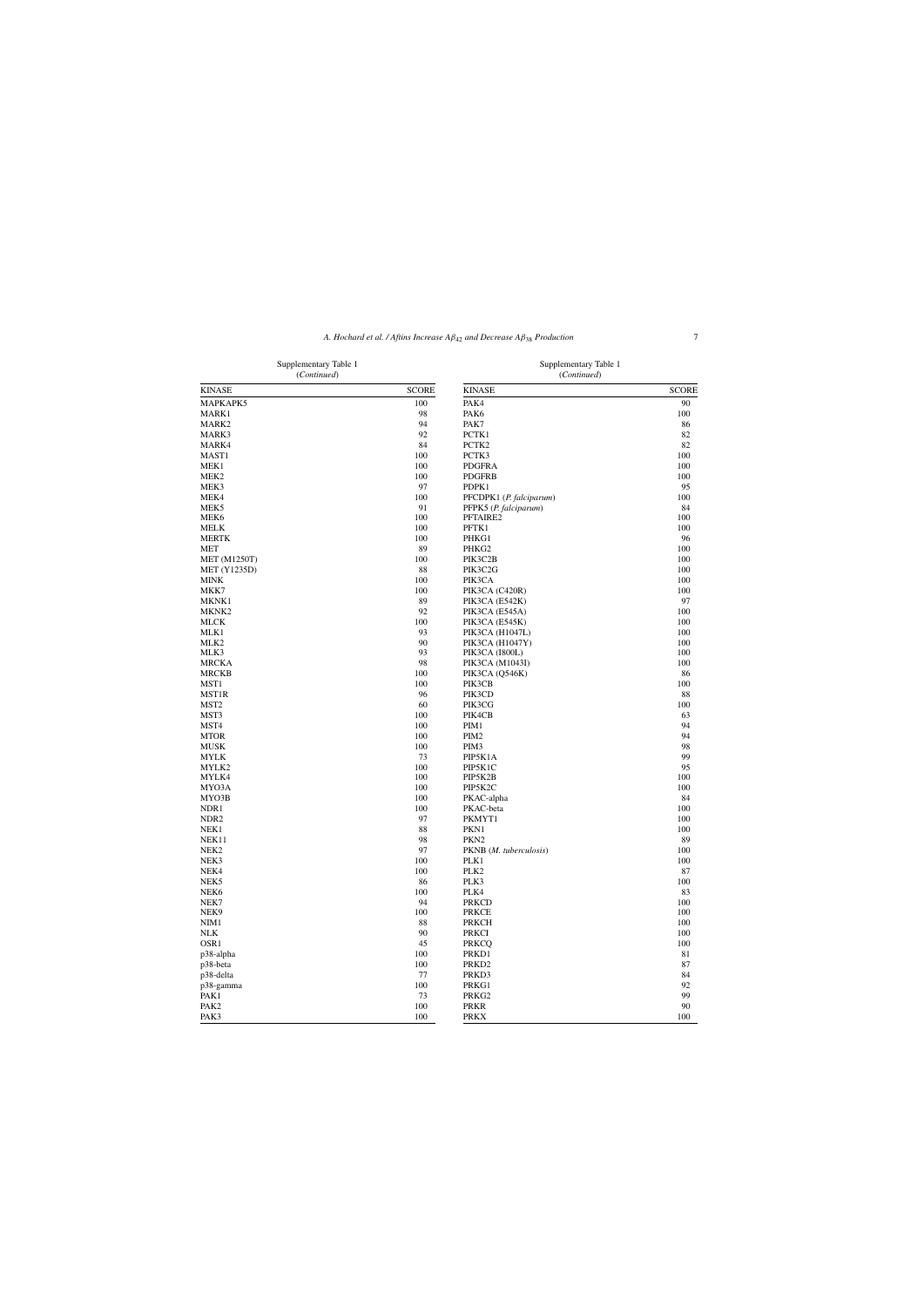| Supplementary Table 1<br>(Continued) |              | Supplementary Table 1<br>(Continued) |              |
|--------------------------------------|--------------|--------------------------------------|--------------|
| <b>KINASE</b>                        | <b>SCORE</b> | <b>KINASE</b>                        | <b>SCORE</b> |
| PRP4                                 | 88           | STK36                                | 100          |
| PYK2                                 | 100          | STK39                                | 100          |
| QSK                                  | 98           | <b>SYK</b>                           | 100          |
| RAF1                                 | 100          | TAK1                                 | 91           |
| RET                                  | 99           | TAOK1                                | 97           |
| <b>RET</b> (M918T)                   | 89           | TAOK <sub>2</sub>                    | 100          |
| <b>RET (V804L)</b>                   | 95           | TAOK3                                | 88           |
| <b>RET (V804M)</b>                   | 94           | TBK1                                 | 74           |
| RIOK1                                | 96           | TEC                                  | 96           |
| RIOK <sub>2</sub>                    | 100          | TESK1                                | 100          |
| RIOK3                                | 87           | TGFBR1                               | 99           |
| RIPK1                                | 89           | TGFBR2                               | 100          |
| RIPK2                                | 84           | TIE1                                 | 94           |
| RIPK4                                | 100          | TIE <sub>2</sub>                     | 100          |
| RIPK5                                | 77           | TLK1                                 | 100          |
| ROCK1                                | 92           | TLK <sub>2</sub>                     | 100          |
| ROCK2                                | 100          | <b>TNIK</b>                          | 92           |
| ROS <sub>1</sub>                     | 100          | TNK1                                 | 100          |
| RPS6KA4 (Kin.Dom.1-N-terminal)       | 93           | TNK <sub>2</sub>                     | 100          |
| RPS6KA4 (Kin.Dom.2-C-terminal)       | 80           | TNNI3K                               | 100          |
| RPS6KA5 (Kin.Dom.1-N-terminal)       | 100          | <b>TRKA</b>                          | 100          |
| RPS6KA5 (Kin.Dom.2-C-terminal)       | 100          | <b>TRKB</b>                          | 82           |
| RSK1 (Kin.Dom.1-N-terminal)          | 86           | <b>TRKC</b>                          | 100          |
| RSK1 (Kin.Dom.2-C-terminal)          | 100          | TRPM6                                | 100          |
| RSK2 (Kin.Dom.1-N-terminal)          | 83           | TSSK1B                               | 100          |
| RSK3 (Kin.Dom.1-N-terminal)          | 100          | <b>TTK</b>                           | 70           |
| RSK3 (Kin.Dom.2-C-terminal)          | 93           | <b>TXK</b>                           | 100          |
| RSK4 (Kin.Dom.1-N-terminal)          | 98           | TYK2 (JH1domain-catalytic)           | 97           |
| RSK4 (Kin.Dom.2-C-terminal)          | 88           | TYK2 (JH2domain-pseudokinase)        | 84           |
| S6K1                                 | 100          | TYRO3                                | 100          |
| SBK1                                 | 100          | ULK1                                 | 71           |
| SgK110                               | 100          | ULK <sub>2</sub>                     | 96           |
| SGK3                                 | 100          | ULK3                                 | 100          |
| SIK                                  | 88           | VEGFR2                               | 100          |
| SIK <sub>2</sub>                     | 89           | VRK <sub>2</sub>                     | 33           |
| <b>SLK</b>                           | 100          | WEE1                                 | 100          |
| <b>SNARK</b>                         | 100          | WEE <sub>2</sub>                     | 88           |
| <b>SNRK</b>                          | 100          | YANK1                                | 100          |
| SRC                                  | 96           | YANK <sub>2</sub>                    | 100          |
| <b>SRMS</b>                          | 100          | YANK3                                | 94           |
| SRPK1                                | 100          | <b>YES</b>                           | 100          |
| SRPK2                                | 66           | YSK1                                 | 75           |
| SRPK3                                | 76           | YSK4                                 | 100          |
| STK16                                | 100          | ZAK                                  | 100          |
| STK33                                | 90           | ZAP70                                | 59           |
| STK35                                | 100          |                                      |              |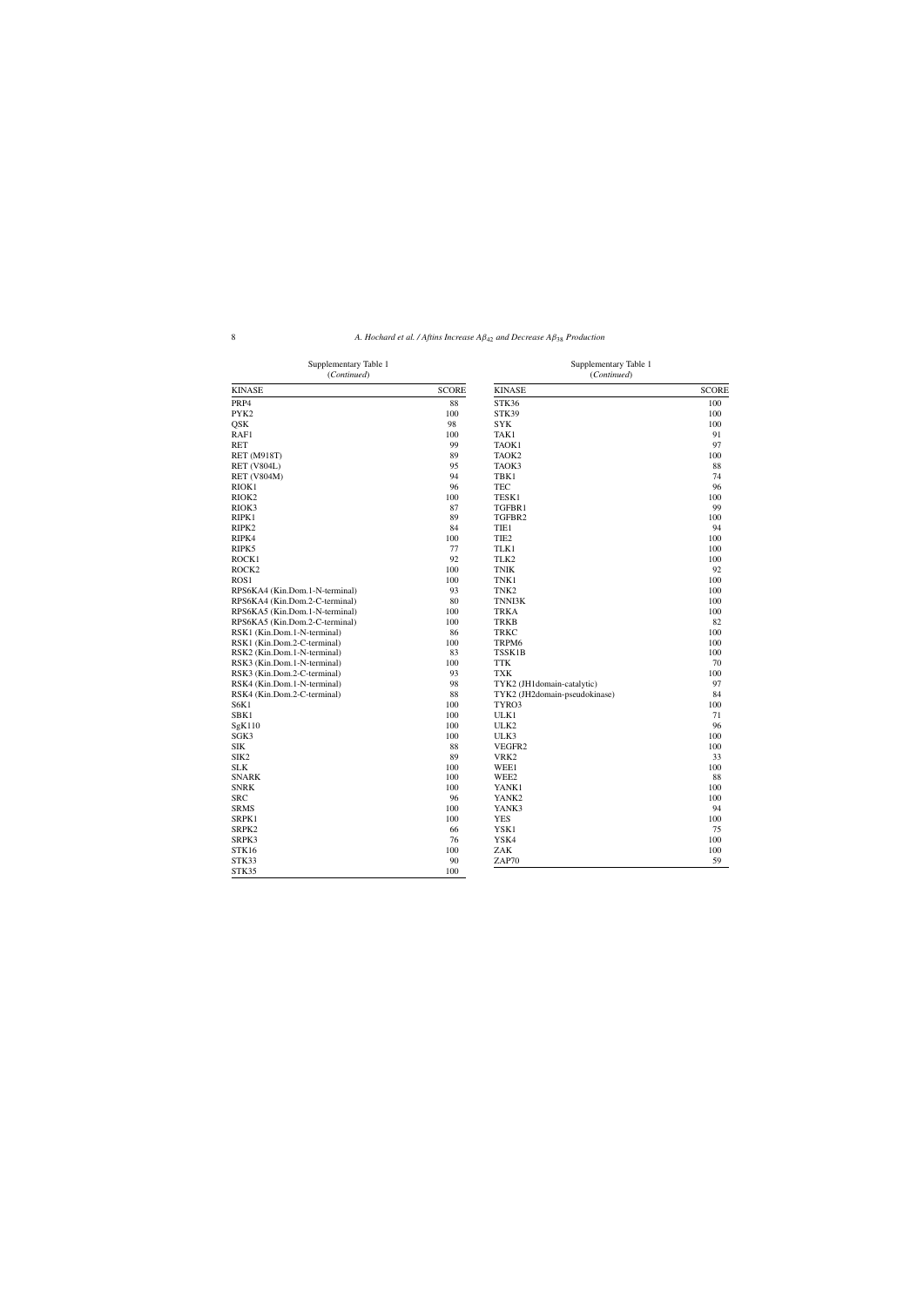## **AUTOPHAGY STUDIES**



Supplementary Figure 1. Aftin-5 is not involved in autophagy. A) Immunofluorescence of N2A-APP695 cells treated with the indicated drug for 18 h (A-5: Aftin-5; Rapa: Rapamycin). Cells were stained for LC3 (green), DNA is visualized with DAPI (blue). Bar: 10  $\mu$ m. B) Quantification of LC3 foci present per cell following treatment with  $0.6 \mu$ M Rapamycin, 100  $\mu$ M Aftin-5 or 100  $\mu$ M MRT2-309 (2), an inactive analogue of Aftin-5, or DMSO vehicle (control). When cells were treated with two drugs, rapamycin was added two hours after Aftin-5 or MRT2-309.

## **MITOCHONDRIAL STUDIES**

## *Material and methods - Results*

## *Assessment of mitochondrial swelling in cultured cells*

N2a-ABPP695 cells were treated with Aftin-5 (25, 50, and  $100 \mu M$ ) in presence or absence of cyclosporine A  $(10 \mu M; PTP \text{ inhibitor})$  for 6 and 24 h. Then cells were fixed with 2% glutaraldehyde in 0.1 M Na-cacodylate buffer, pH 7.2 for 3 h at 4◦C. After 2 washes with 0.2 M sucrose in 0.1 M Na-cacodylate buffer, pH 7.2, the specimens were post-fixed with 1% osmium tetroxide containing 1.5% potassium cyanoferrate, dehydrated in gradual ethanol (30–100%) and embedded in Epon. 70 nm thin sections were collected onto 200 mesh cupper grids, counterstained with uranyl acetate and lead citrate before examination with a Zeiss EM 902 transmission electron microscope at 80 Kvolt (MIMA2, Electron Microscopy Platform-GPL, Jouy-en-Josas).

## *Assessment of* ∆Ψm *loss in cultured cells*

N2a-APP695 cells were treated with Aftin-5 for 6 and 24 h before measure of mitochondrial

transmembrane potential  $(\Delta\Psi_m)$  which was monitored by flow cytometry (FACSCalibur; BD Biosciences) using 10 nM Dioc-6 dye. N2a-APP695 cells treated with  $1 \mu M$  staurosporine were used as a positive control for 100%  $\Delta\Psi_m$  loss.

## *Determination of mitochondrial cytochrome c release in cultured cells*

N2a-ABPP695 cells were treated with Aftin-5 for 6 and 24 h, then permeabilized by digitonin, fixed and labeled with anti-cytochrome *c* antibody (BD Pharmingen) and secondary antibody (Alexa Fluor 488) for detection of cytochrome *c* by flow cytometry (FAC-SCalibur; BD Biosciences). Cells treated with  $1 \mu M$ staurosporine were used as a positive control for 100% cytochrome *c* release.

## *Measurement of oxygen consumption in cultured cells*

N2a-ABPP695 cells were treated with Aftin-5 for 6 and 24 h before measure of cellular respiration. Cells were incubated in presence of the oxygen-sensitive fluorescent dye MitoXpress (Luxcel, Cork, Ireland) in 96-well plates. Oxygen consumption was measured in real-time by spectrofluorimetry (Tecan Infinite 200;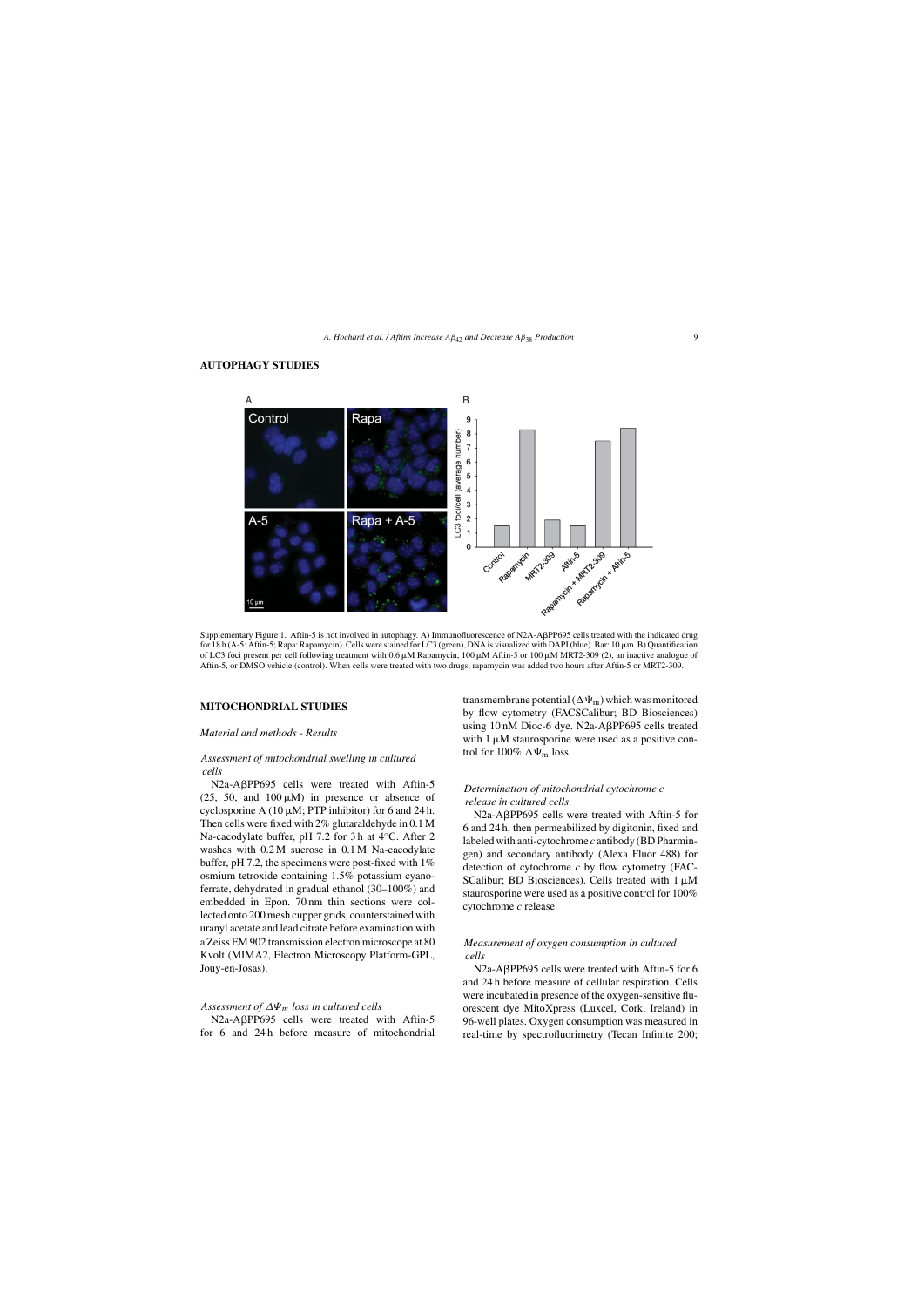λ<sub>Excitation</sub> 380 nm; λ<sub>Emission</sub> 650 nm). Treatment with rotenone  $2 \mu M$  was used as positive control for 100% inhibition of oxygen consumption.

## *Purification of N2a-A*β*PP695 mitochondria*

Mitochondria were isolated from N2a-A<sub>BPP695</sub> cell line as previously described [3]. To ensure quality of mitochondrial preparations, samples were subjected to various assays for integrity and functionality as described in Lecoeur et al. [4] and Buron et al. [3].

## *Assessment of swelling and* ∆Ψ<sup>m</sup> *loss in isolated mitochondria*

Mitochondrial swelling and  $\Delta\Psi_m$  were evaluated as described previously [5] in the presence of succinate and rotenone. Calcium (CaCl<sub>2</sub>;  $50 \mu M$ ) and mCICCP  $(50 \,\mu\text{M})$  were used as the 100% baseline for swelling and loss of  $\Delta\Psi_m$ , respectively.

## *Determination of cytochrome c release in isolated mitochondria*

Cytochrome *c* release was evaluated as previously described [5] using an ELISA kit (R&D Systems, France). Treatment with  $20 \mu g/mL$  Alamethicin was used as the 100% baseline.

## *Measurement of oxygen consumption in isolated mitochondria*

Oxygen consumption was monitored as previously described [5] using the oxygen-sensitive phosphorescent dye MitoXpress (Luxcel, Cork, Ireland). Treatment with rotenone  $2 \mu M$  and Oligomycin A  $1 \mu$ M were used as positive control for 100% inhibition of oxygen consumption by complex I and complex II respectively. Untreated mitochondria were the 0% activation/inhibition of oxygen consumption. Results are presented in Supplementary Table 2.

## **RESULTS**

| Supplementary Table 2 |  |
|-----------------------|--|
|                       |  |

Effects of Aftin-5 on mitochondria from N2a-AβPP695 cells. Aftin-5 was tested for its ability to induce swelling, loss of  $\Delta\Psi_m$ , cytochrome c release, and inhibition of mitochondrial respiration. Assays were performed in both whole cells (6 and 24 h-treatment; concentration range from 1.56 to 100  $\mu$ M) and isolated mitochondria (concentration range from 3.13 to 200  $\mu$ M). The results shown are for 100  $\mu$ M on cultured cells  $(24 h$  treatment) and for  $200 \mu M$  on isolated mitochondria and are means of 3 independent experiments

|                                     |           | Mitochondrial effects of Aftin-5 |           |                           |                      |
|-------------------------------------|-----------|----------------------------------|-----------|---------------------------|----------------------|
|                                     | Swelling  | $\Delta\Psi_{\rm m}$ loss        | Cyto c    | $O2$ consumption          |                      |
| Culured cells $(24 h-100 \mu M)$    | No effect | No effect                        | No effect | 34% inhibition            |                      |
| Isolated mitochondria (200 $\mu$ M) | No effect | No effect                        | No effect | 31\% activation Complex I | No effect Complex II |